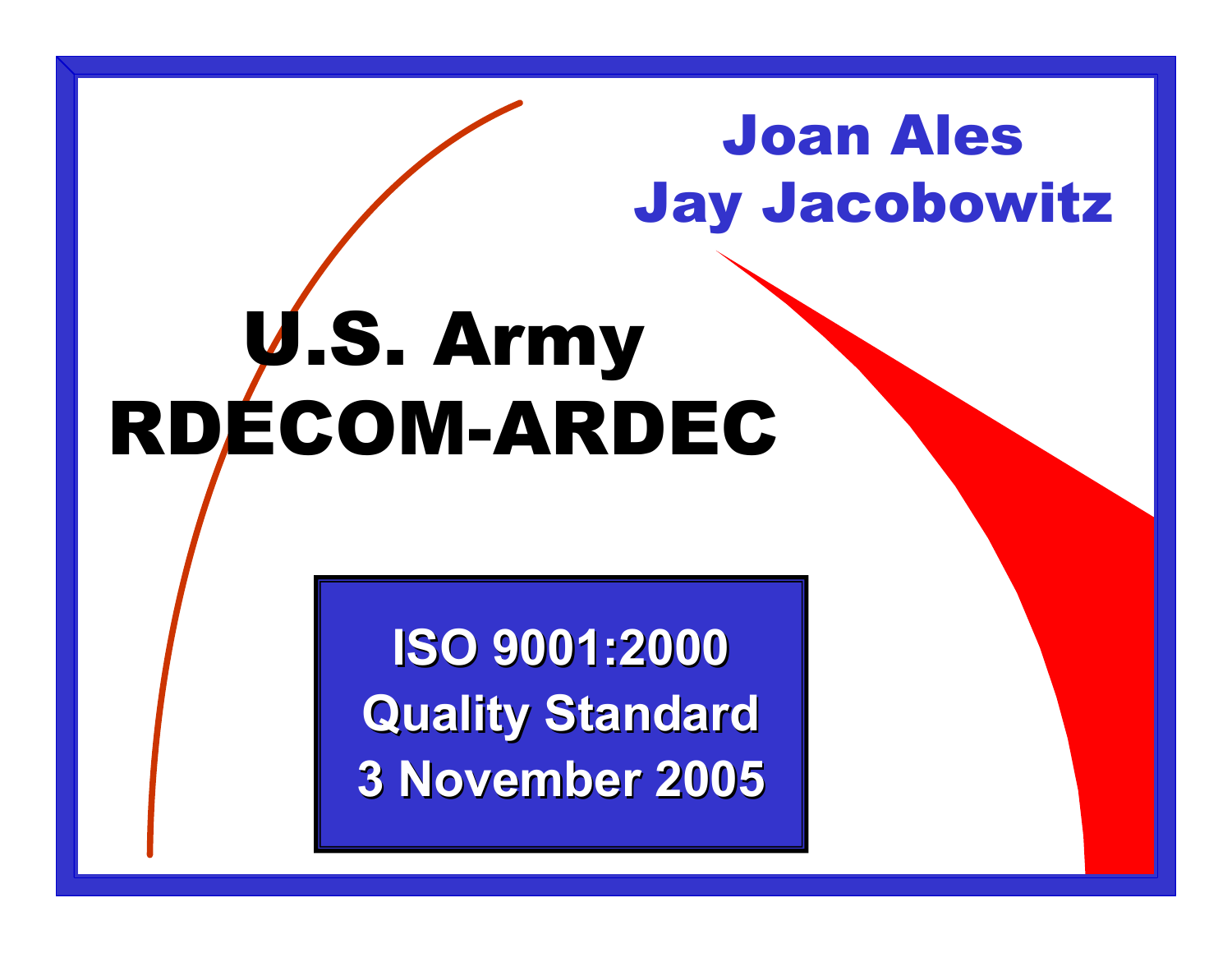

**A Family of Documents**

**ANSI/ISO/ASQ 9000:2000 Fundamentals and vocabulary**

**ANSI/ISO/ASQ 9001:2000 Requirements**

**ANSI/ISO/ASQ 9004:2000 Guidelines for performance improvements**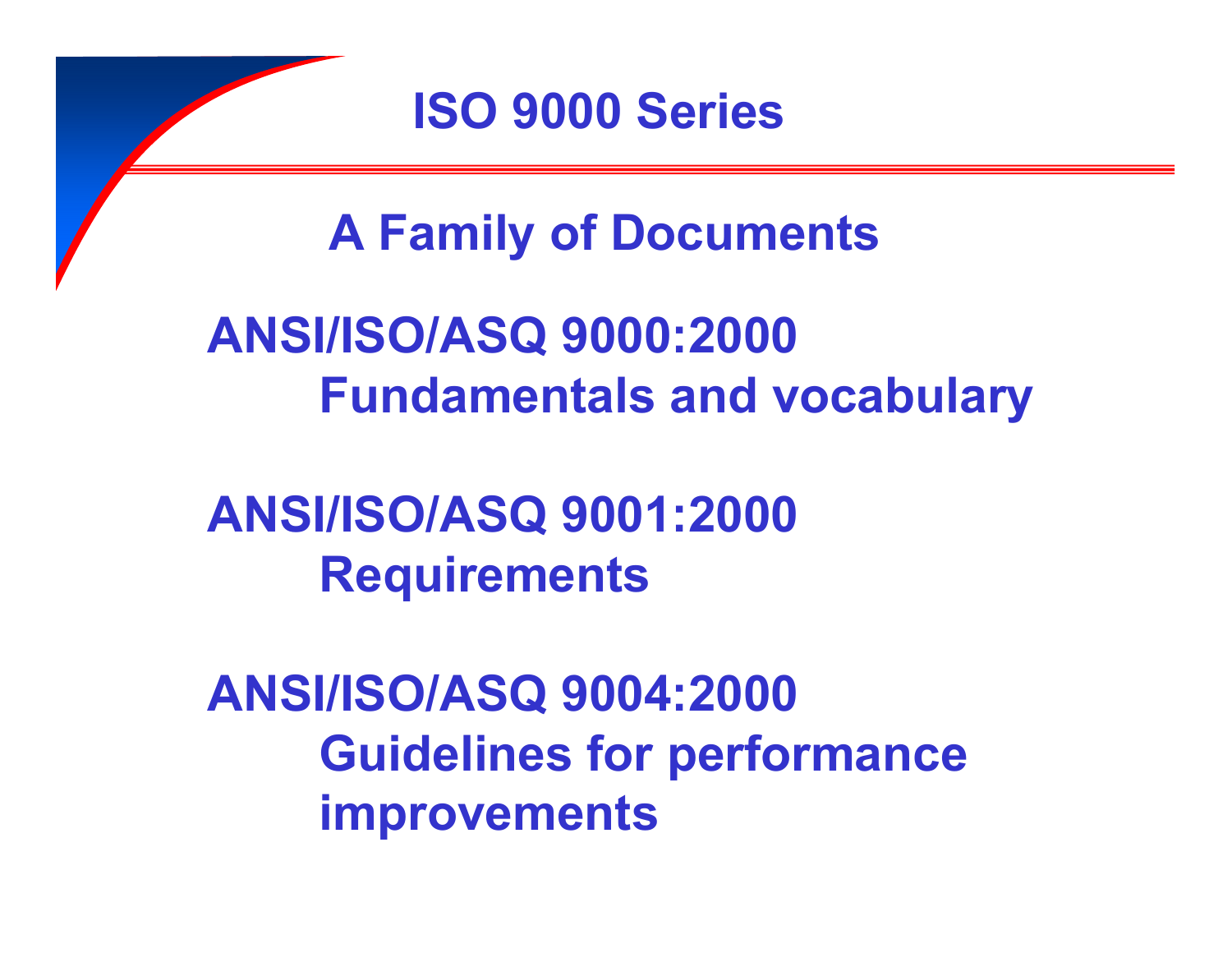## **WHAT IS ISO 9001:2000?**

**A compilation of system and process improvements that an organization would have to establish, document, implement and maintain if that organization were to be considered capable of meeting customer requirements and sustaining continuous performance improvement.**

**Applies to manufacturing and service industries.**

**Emphasis is placed on**

- •**Continual improvement**
- $\bullet$ **Customer focus (satisfaction)**
- •**Management responsibility**
- •**Process control**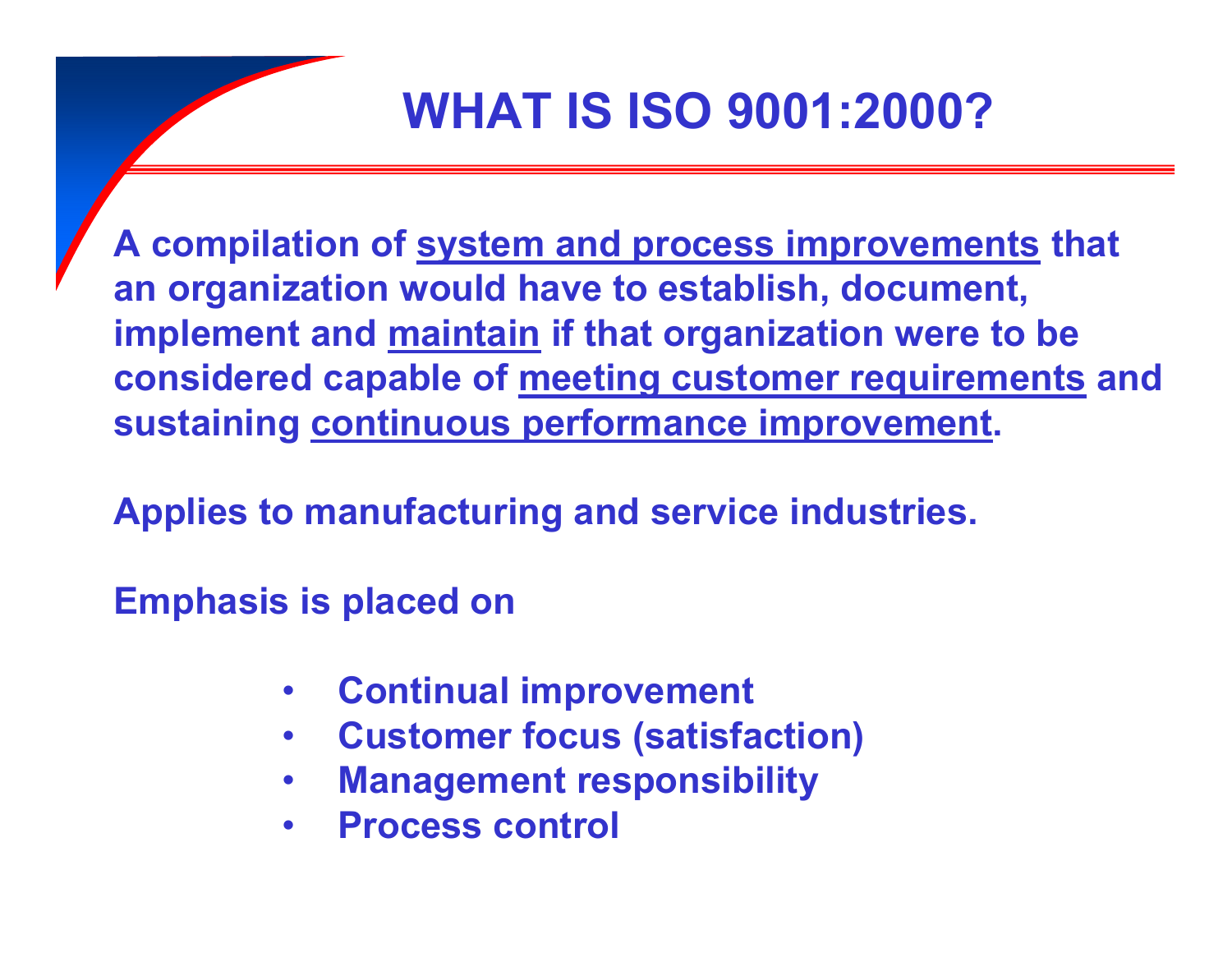

**Model for a business management system that works other business management systems to achieve high organizational performance – the "way of doing business in the new century."**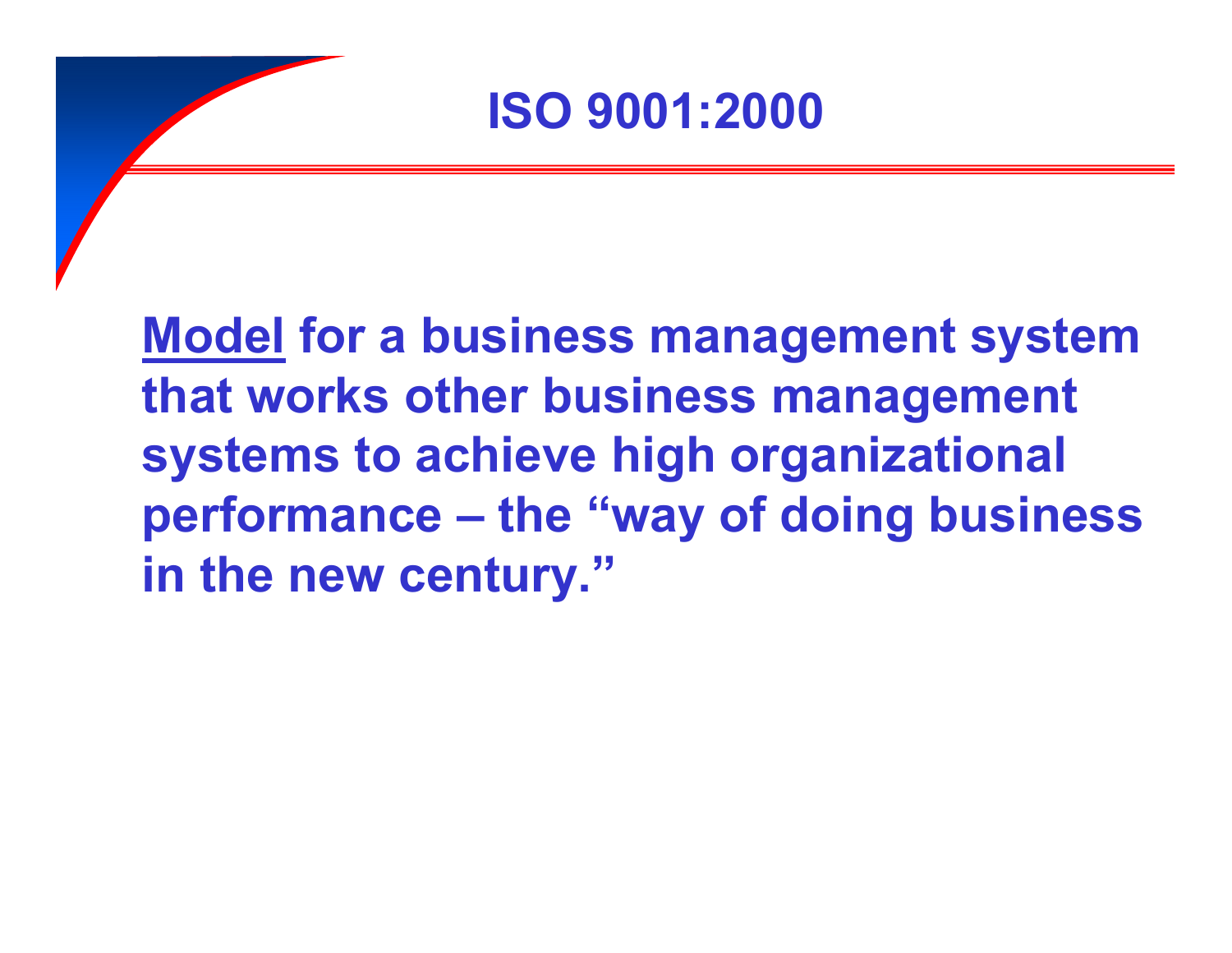

**To make certain that your Quality (Business) Management System provides products and services that meet your Customers' needs and will continually improve in its ability to do so consistently into the future.**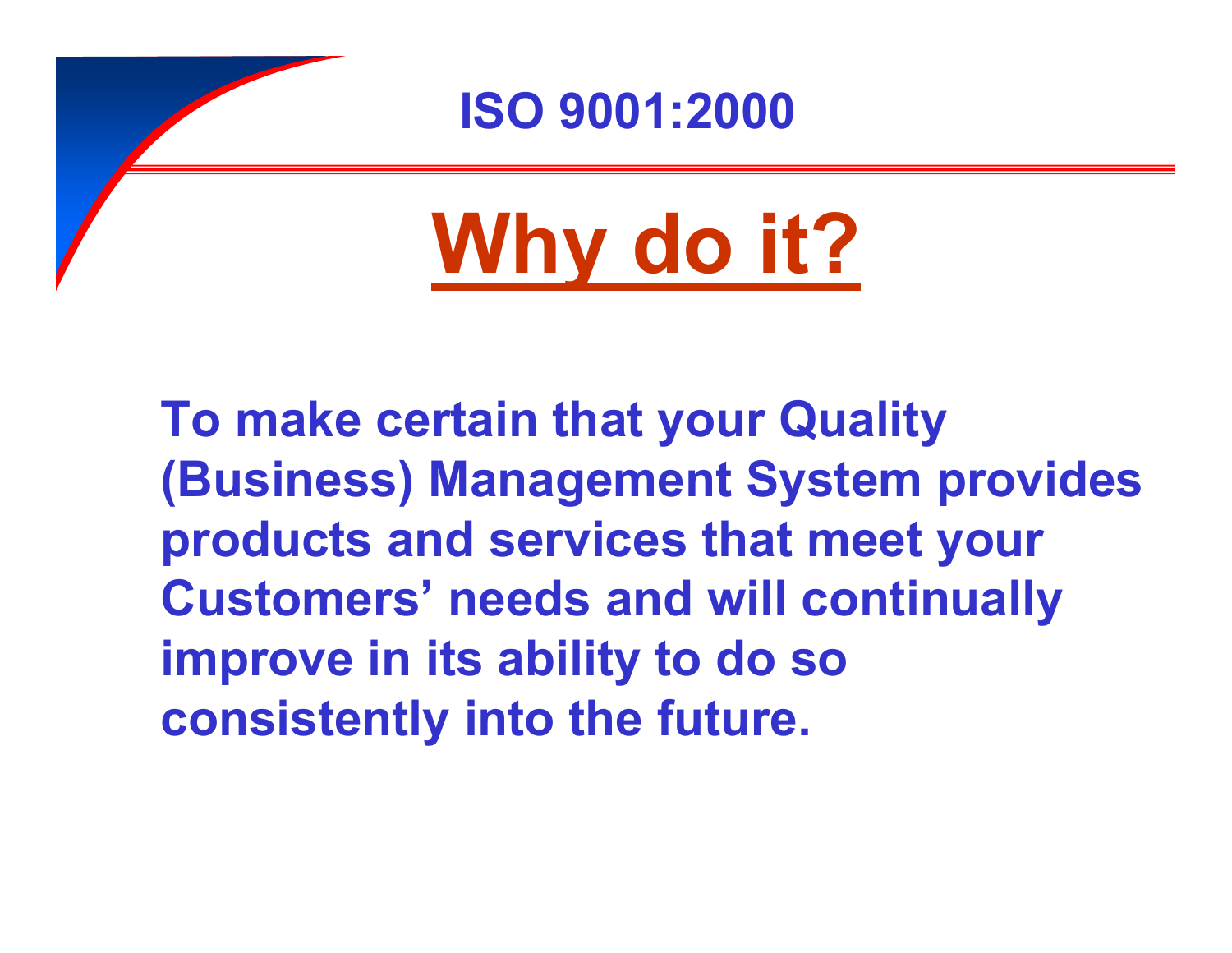### **THE EIGHT QUALITY MANAGEMENT PRINCIPLES**

#### **(ISO 9001-2000)**

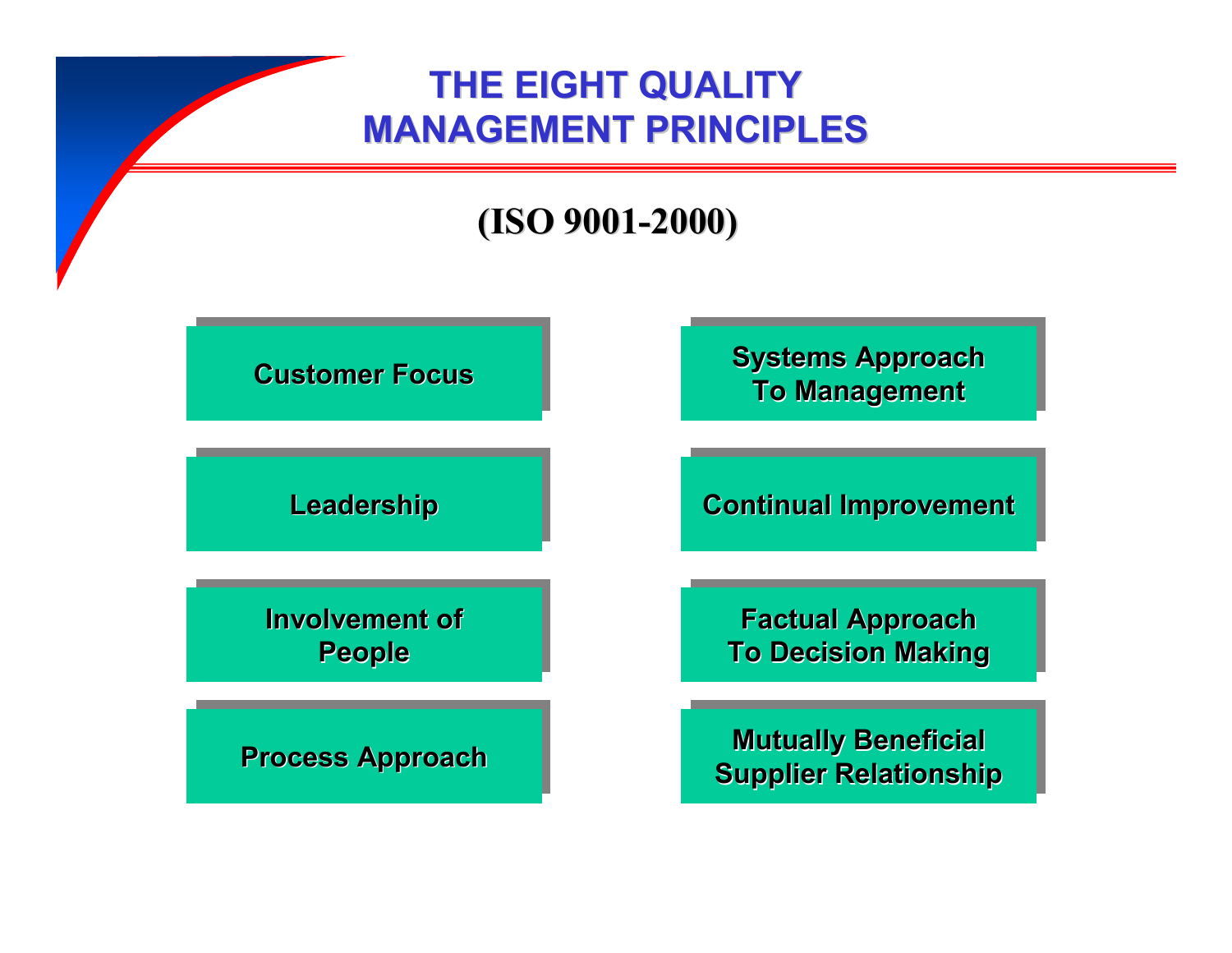### **ISO 9001:2000 CONTENTS**

#### **Sections**

**Section 0 - Introduction**

**Section 1 - Scope**

**Section 2 - Normative Reference**

**Section 3 - Terms and Definitions**

**Section 4 - Quality Management**

**Section 5 - Management Responsibility**

**Section 6 - Resource Management**

**Section 7 - Product Realization**

**Section 8 - Measurement, Analysis, and Improvement**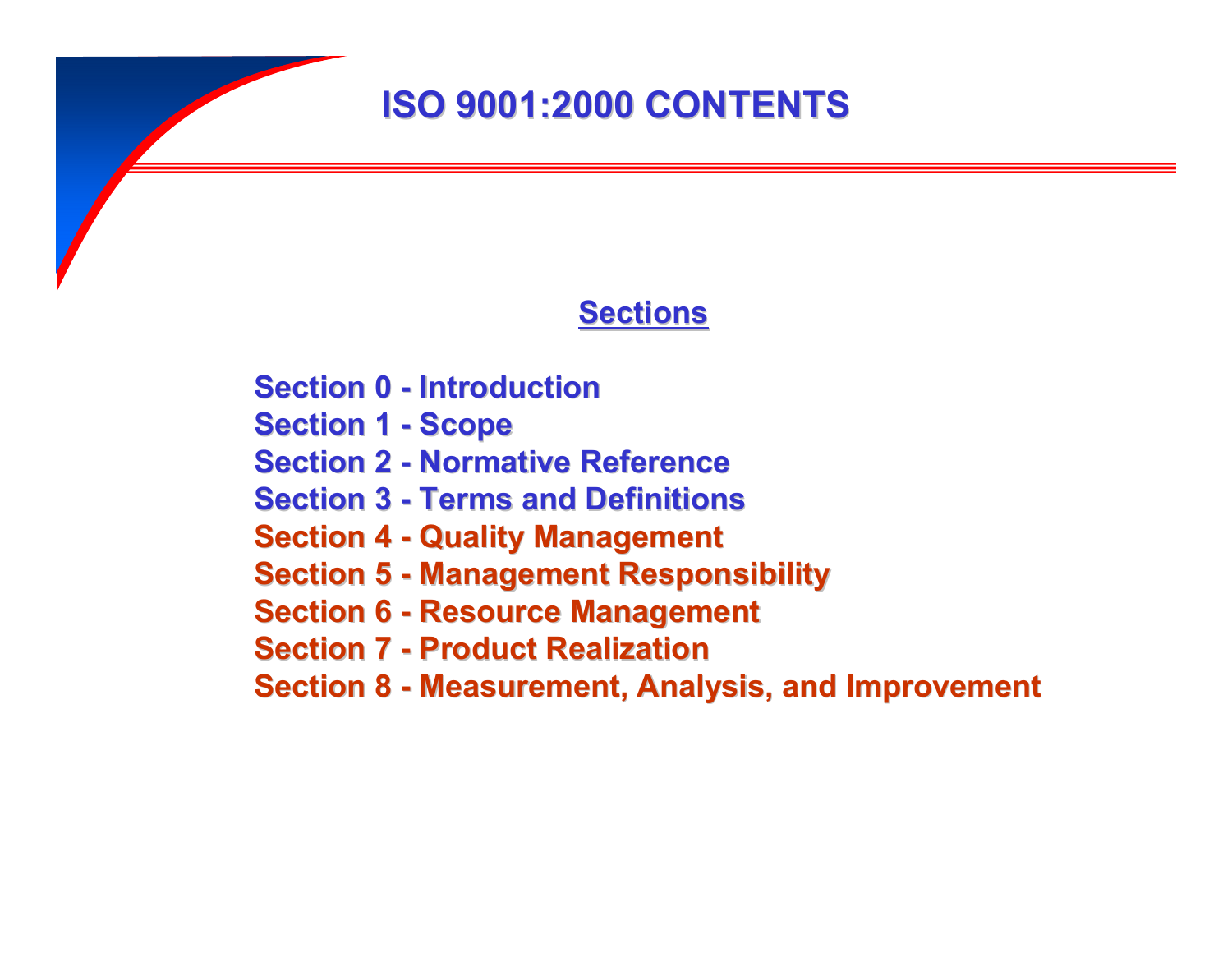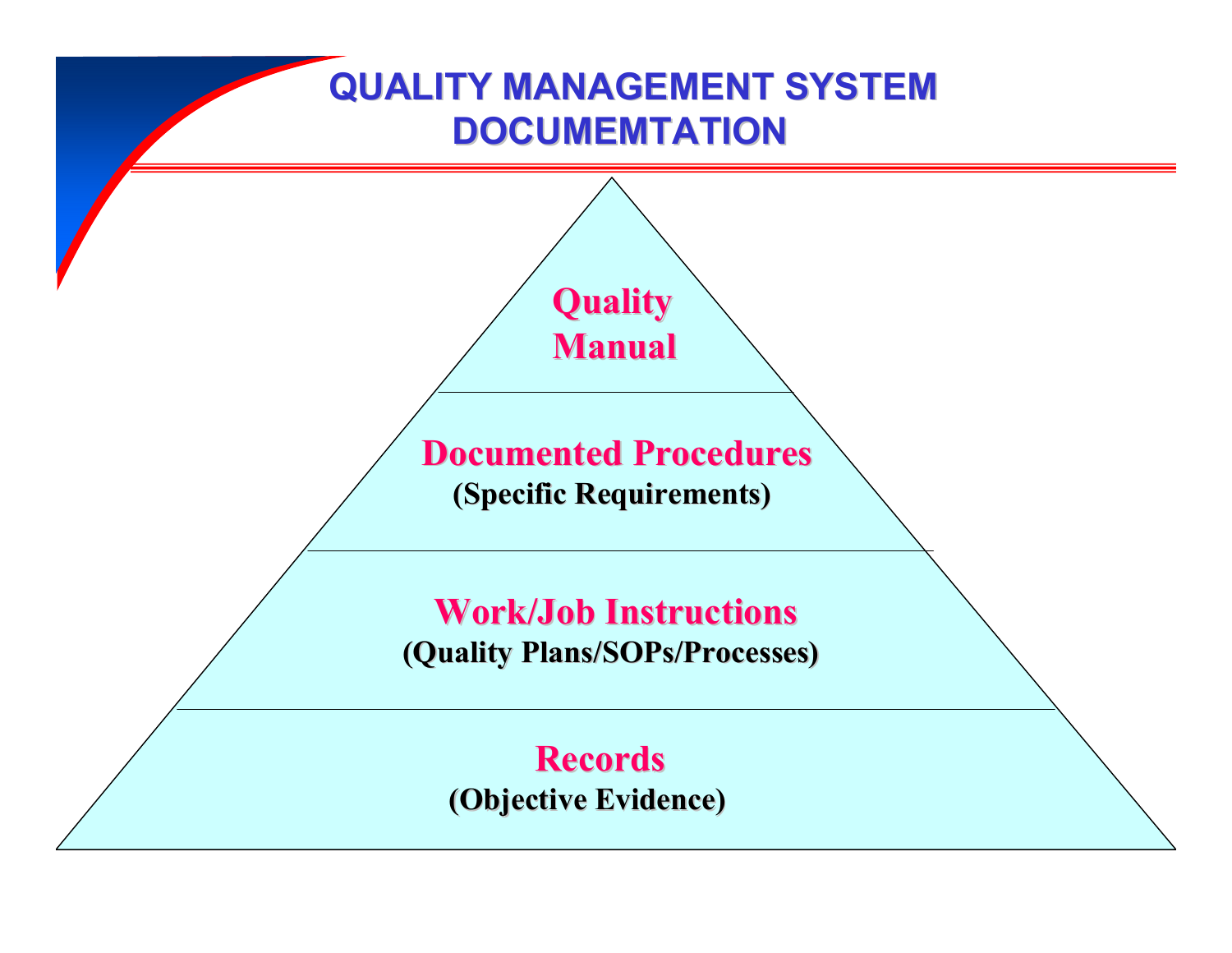## **PROCESS APPROACH**

- • **The standard promotes <sup>a</sup> "process approach" when developing, implementing and improving the effectiveness of <sup>a</sup> Quality Management System**
- $\bullet$  **Interaction of processes and their management can be referred to as <sup>a</sup> "process approach"**
- • **Any activity transforming inputs into outputs can be considered as a process**
- $\bullet$  **The organization must identify, document and manage various linked processes**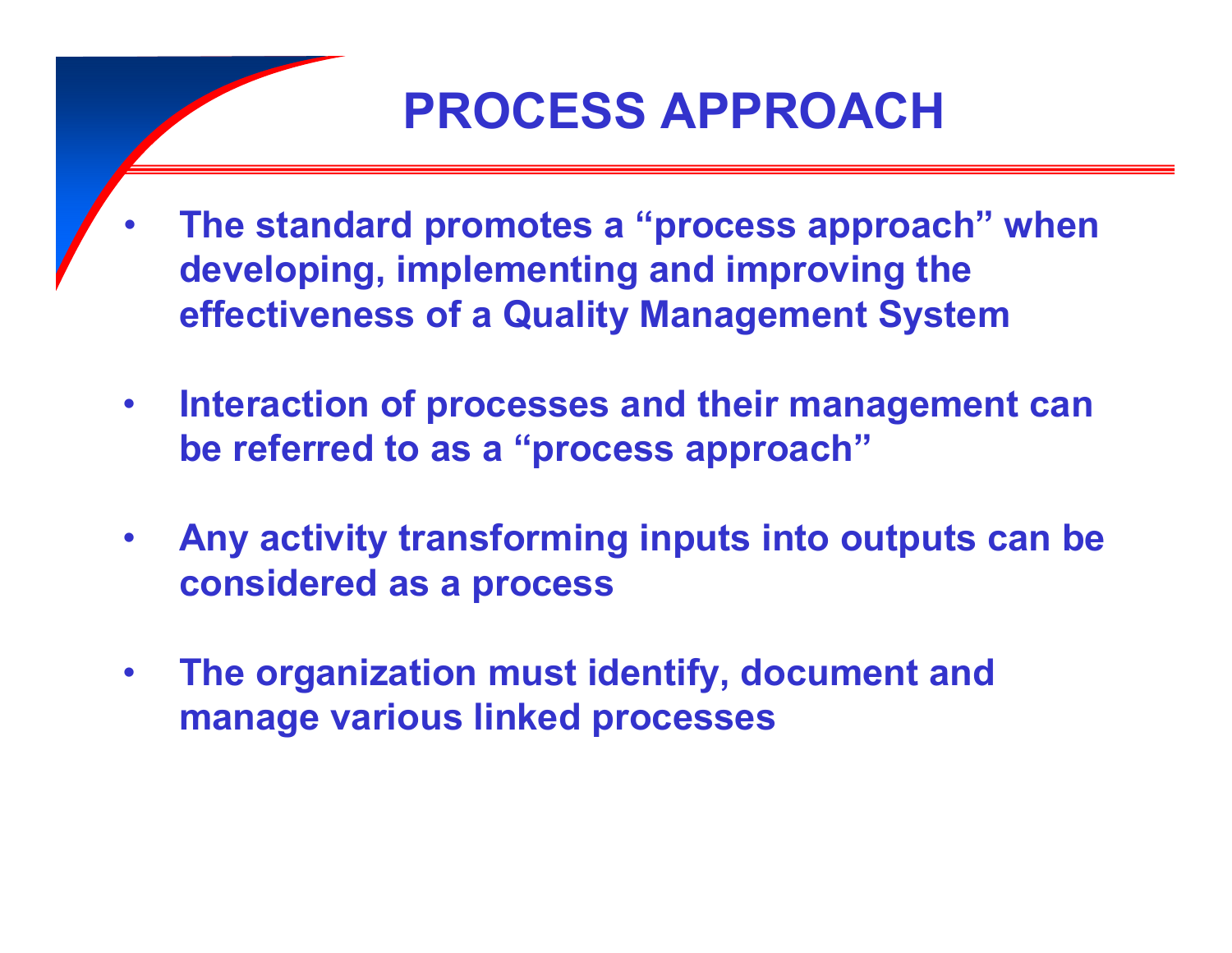#### **PROCESS MODEL**

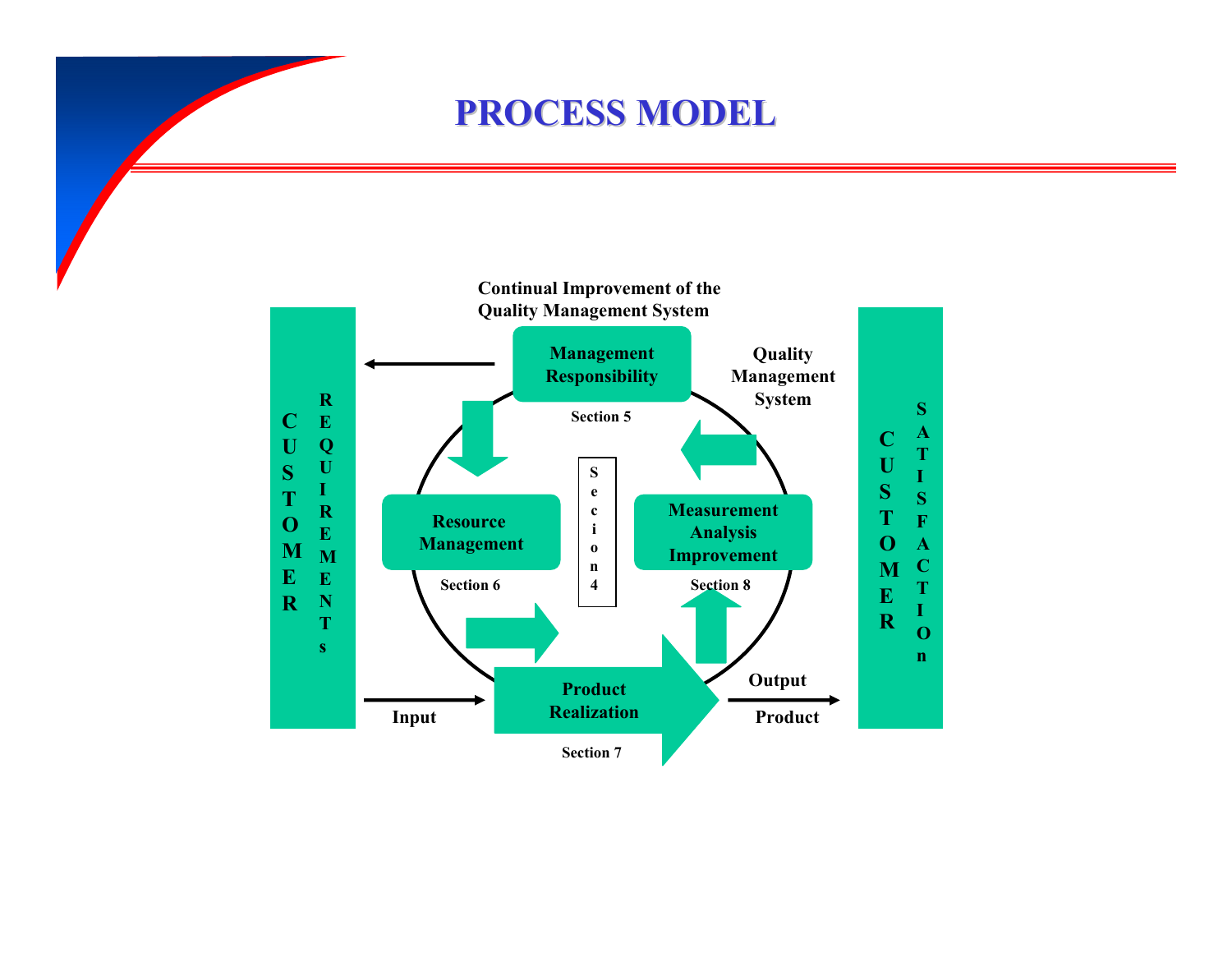### **CERTIFICATION**

**ANSI/ASQ Accreditation Board (ANAB)**

**Commercial entity performs 3rd Party Audits as a ANAB Registrar**

**Fee for Service - \$\$\$\$\$**

**ANAB registration recognized world wide**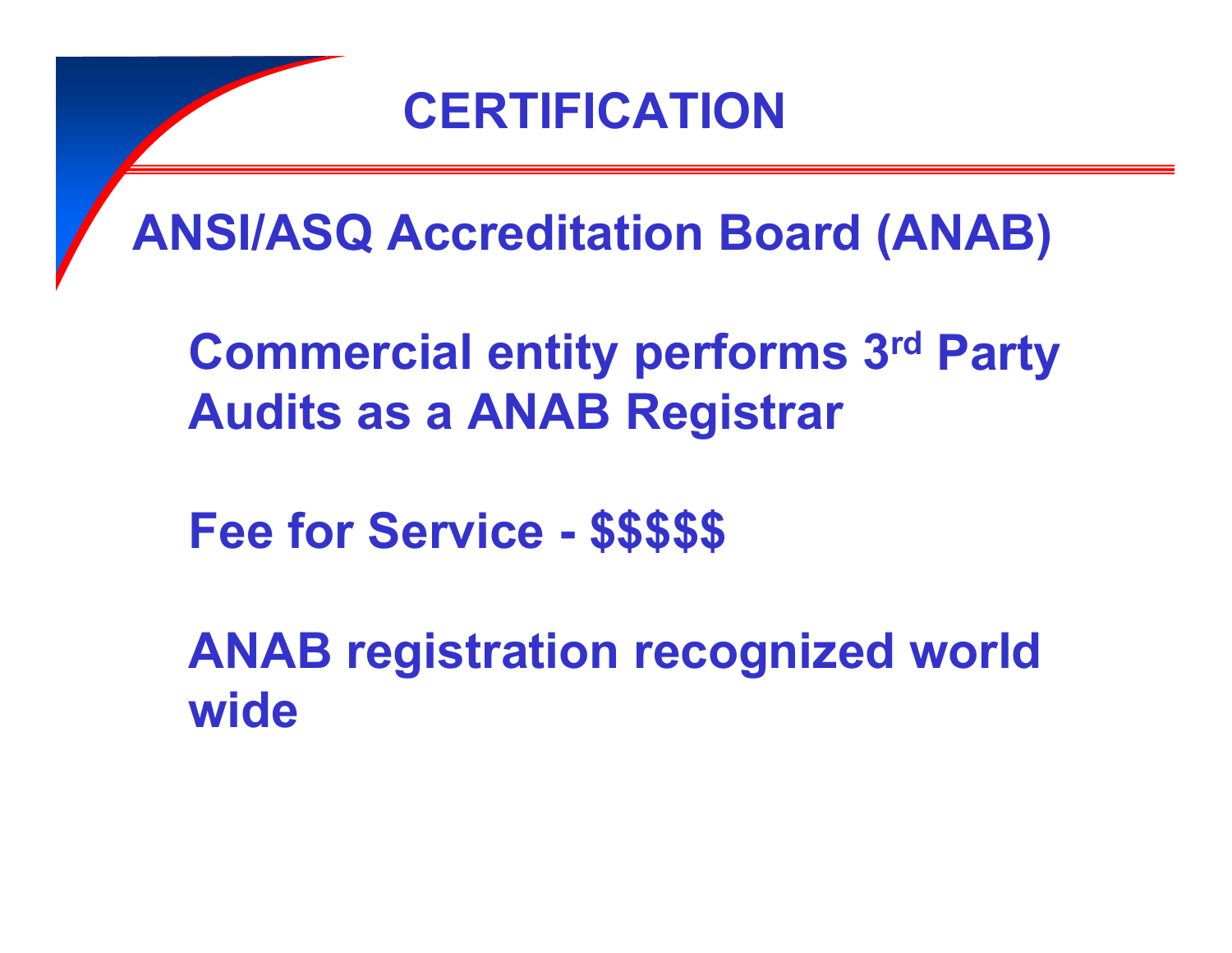

**Compliance usually recognized DOD wide**

**3rd Party registration is not <sup>a</sup> substitute For Government oversight**